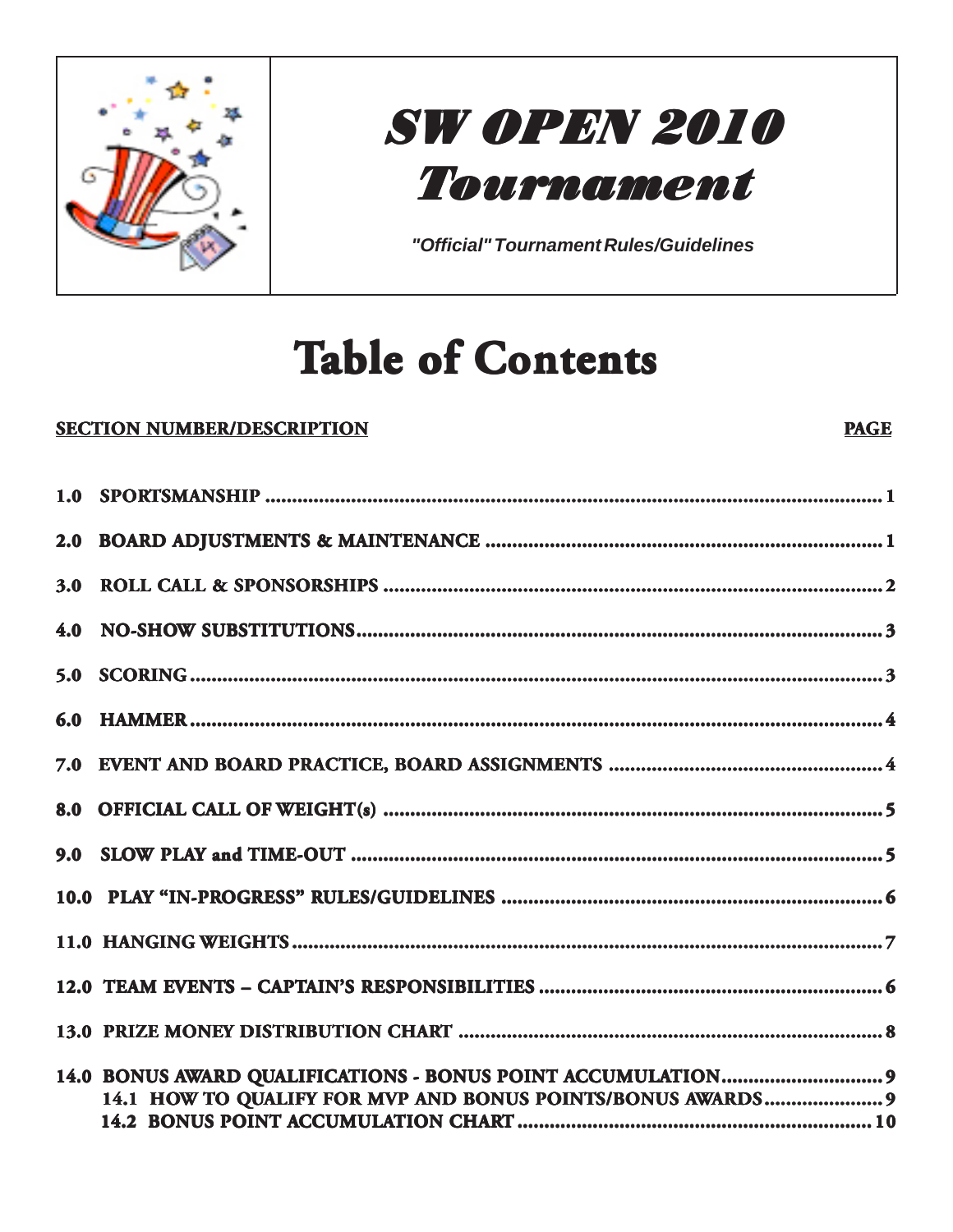### CODE OF ETHICS

#### I WILL PLAY THE GAME WITH A SPIRIT OF GOOD SPORTSMANSHIP.

#### I WILL CONDUCT MYSELF IN AN HONORABLE MANNER BOTH DURING AND AFTER A GAME.

#### I WILL NEVER KNOWINGLY BREAK A RULE, BUT IF I DO, I WILL DIVULGE THE BREACH

#### I WILL TAKE NO ACTION WHICH COULD BE INTERPRETED AS AN ATTEMPT TO INTIMIDATE OR DEMEAN MY OPPONENTS, TEAM MATES OR THE TOURNAMENT DIRECTOR AND OFFICIALS.

I WILL INTERPRET THE RULES IN AN IMPARTIAL MANNER, ALWAYS KEEPING IN MIND THE PURPOSE OF RULES IS TO ENSURE THE GAME IS PLAYED IN AN ORDERLY AND FAIR MANNER.

IF I AM FOUND TO BE IN VIOLATION OF THE CODE OF ETHICS OR RULES OF THE GAME, I WILL HUMBLY ACCEPT ANY PENALTY WHICH THE TOURNAMENT DIRECTOR(S), AT ALL LEVELS OF SHUFFLEBOARD, DEEMS APPROPRIATE.

*WE WOULD LIKE TO ACKNOWLEDGE THE EVERGREEN SHUFFLEBOARD ASSOCIATION (ESA), WHOSE OFFICERS, DIRECTORS, AND MEMBERS WHO CONTRIBUTED TO THE FORMULATION OF THE CODE OF ETHICS.*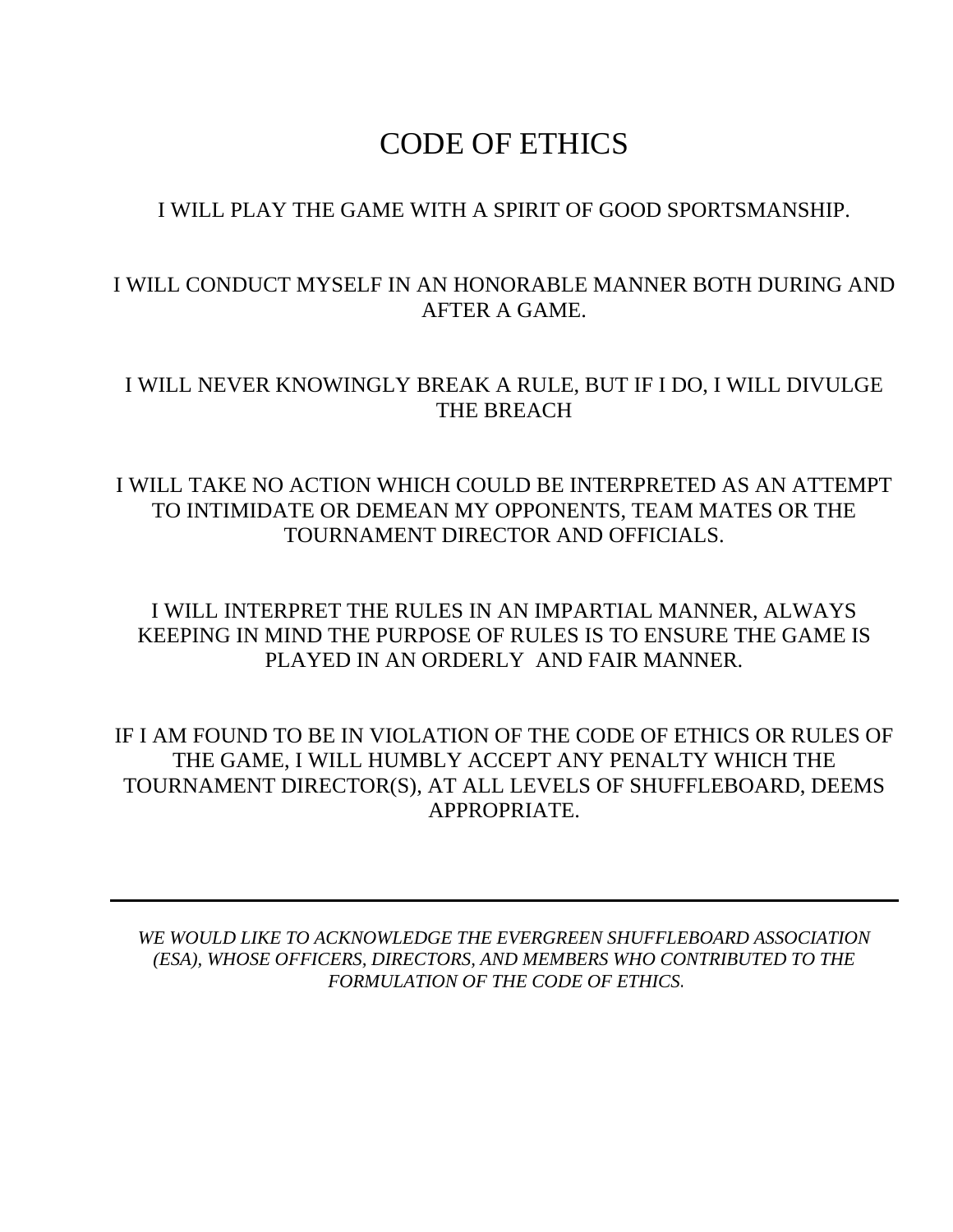#### **1.0 SPORTSMANSHIP**

- 1.1 All players should shake hands before each game and must exercise good sportsmanship. Good Sportsmanship is expected and required by all players and spectators alike.
- 1.2 A player shall not exhibit physical or verbal harassment; **Penalty: No warning, two- point penalty infraction may be given, if continued, forfeiture of game.**
- 1.3 All contestants will show respect for the players on the board next to them.
- 1.4 Spectators shall not harass, interfere, or coach those players that are playing an event. If any event participant is unable to resolve spectator interference concerns, he/she should request a tournament official or the Tournament Director for a resolution. **Penalty: 1 warning and removal of offender if repeated.**
- 1.5 All decisions by the Officials shall be final. Any player or spectator who makes a scene concerning any Tournament Official's decision(s) or verbally abuses the Tournament Officials and/or Tournament Director shall be subject to disqualification.
- 1.6 Every player should consider it his/her responsibility to report any violation of these rules to a Tournament Official.
- 1.7 The Tournament Director shall have sole discretion to make any necessary changes or decisions to the tournament if any event format must change.

#### **2.0 BOARDS, WEIGHTS, ADJUSTMENTS & MAINTENANCE**

- 2.1 The official length of the playing surface shall be 20'8" long, and 20" in width.
- 2.2 The official tournament weight (puck) should be 2.3125 inches wide, and 0.75 inches in height, without the cap. Both measurements may have a margin of error of .05 inches. Each weight shall weigh a minimum of 310 grams and a maximum of 350 grams with caps. A weight which is below minimum may be brought within specifications by adding weight to the interior of the weight. A weight which is already within specifications may not be altered. No modifications may be made to the exterior of the weight. All weights must be in good condition with no rust, chipped finish, or unusual wear. All weights will be subject to inspection by tournament officials at all times, and may be disqualified at the discretion of the Tournament Director. **Penalty for altering weights: forfeiture of game and disqualification from that event.**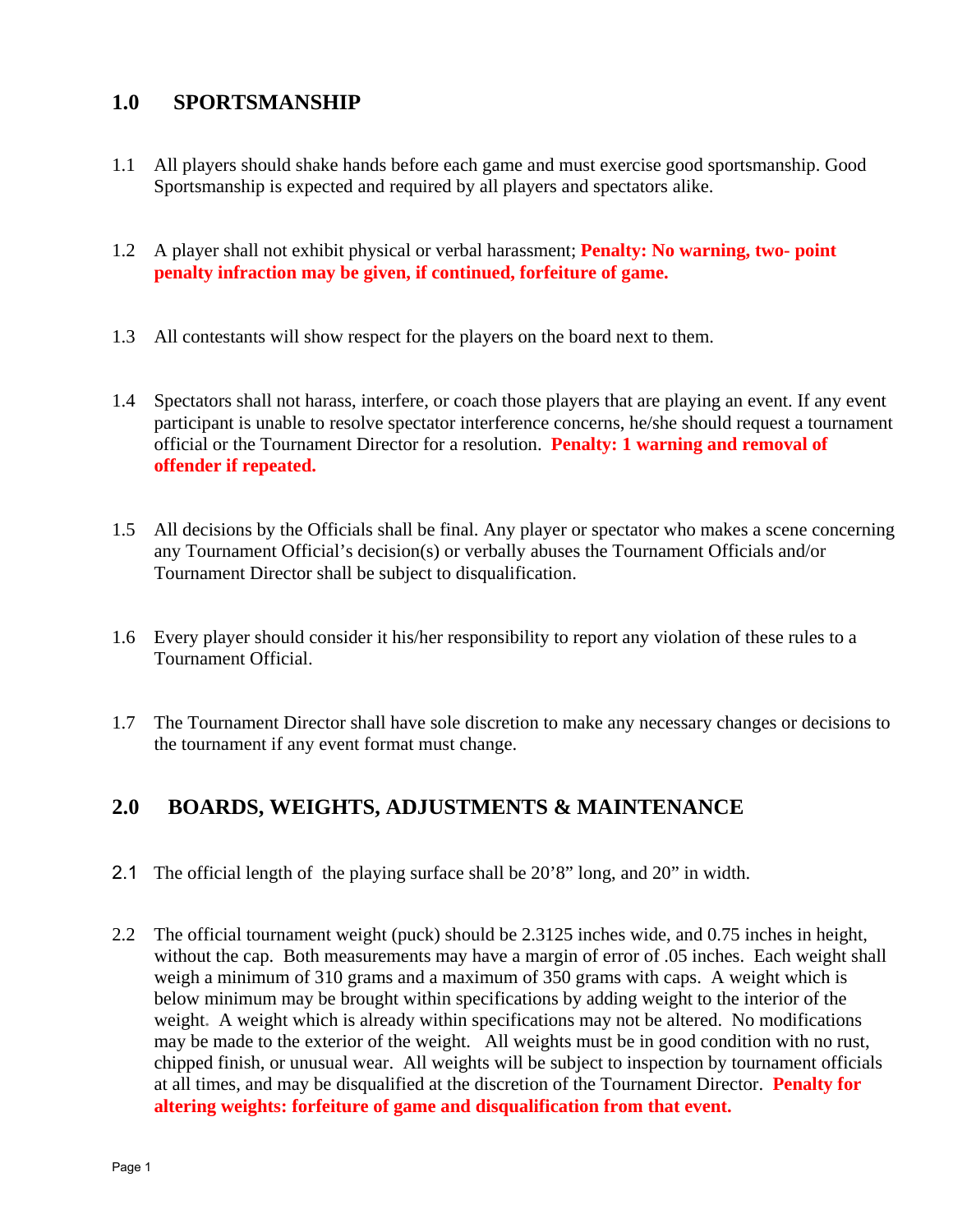- 2.3 Weight caps shall not be switched or replaced on weights after the colors have been determined unless replacing a cap with the same color before the match starts, or replacing a damaged cap during the game. Weights may not be changed during play unless they are damaged.
- 2.4 It is the goal of the Tournament Director to have the best possible playing conditions. As such boards will be adjusted as necessary throughout the tournament.
- 2.5 Silicone spraying of the boards, both before and during an event, will be at the discretion of the Tournament Director.
- 2.6 Tampering with wax, or boards not approved by a tournament official shall result in automatic disqualification from the event they are currently in or, if not currently in an event. The event they are registered to play next,
- 2.7 A player may lightly powder dry spots up to the near foul line on the end the player is shooting, and only before it is that players shot. Powdering by a player shall conform to methods designated by tournaments officials. All other powdering during a match shall be done at the discretion of tournament officials. If any player in the game thinks their play will be affected by the additional powder, they may ask a tournament official for a ruling. The official shall determine what action should be taken.
- 2.8 A player may not touch, or cause powder to be removed from the playing surface, or add any substance to the playing surface. **Penalty: one warning, one point for each additional infraction**
- 2.9 Winners shall make the board after the game is over. However if the next team using that board wishes to remake the board, they may do so if all players agree upon which player will remake the board. Otherwise they may request a tournament official or a mutually agreed upon third party, to remake the board
- 2.10 If the object weight has wax on the side that may result in a "soft", or "mush" hit, a player may request a tournament official to wipe off and re-spot the weight before shooting at it.

#### **3.0 ROLL CALL**

3.1 Roll call will be taken as needed at the specified date and time. All players shall be in the designated area for roll call. Any player not in attendance may be dropped from that event.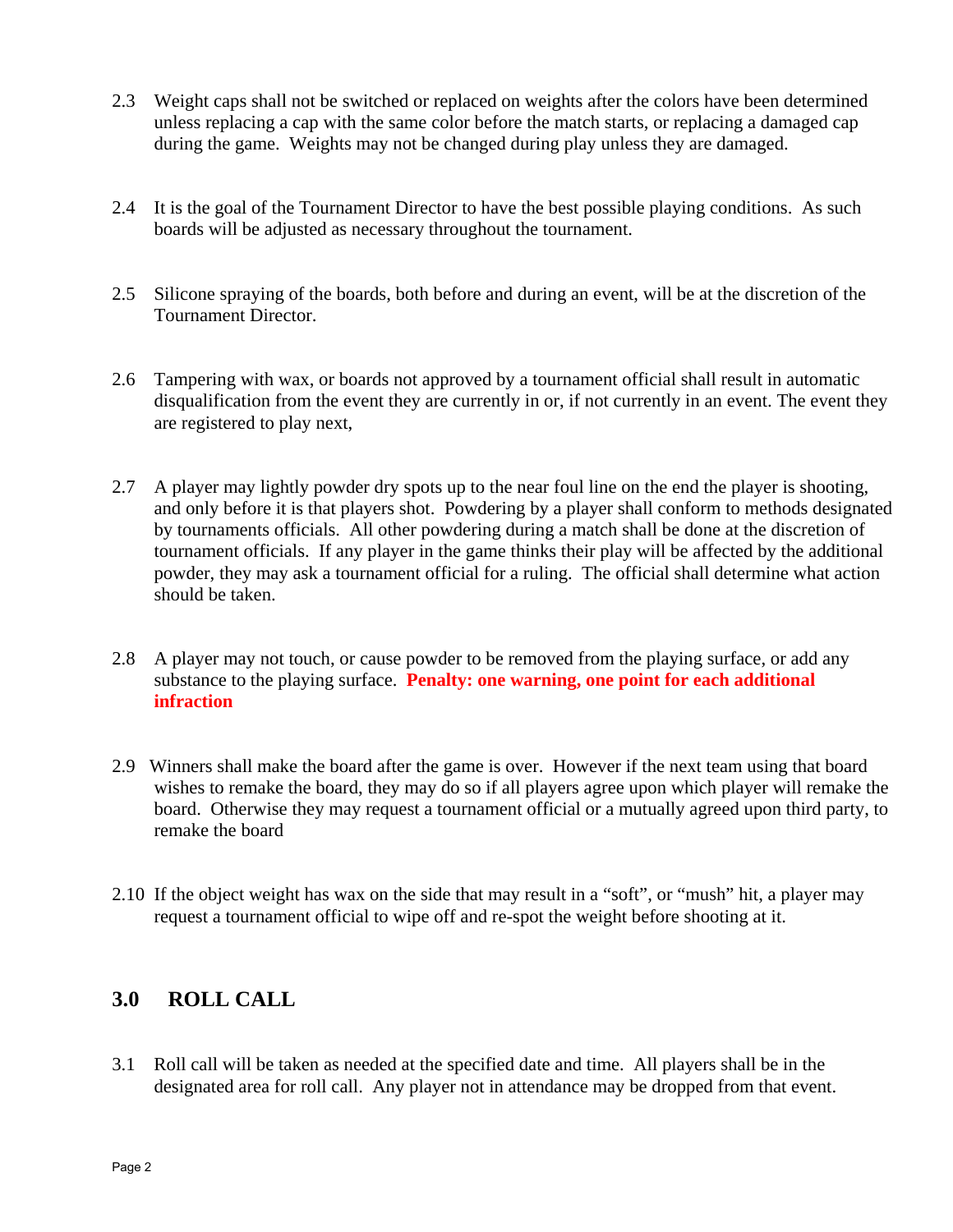3.2 A player or team who is not present when they are scheduled to play in each event will be given a five minute grace period and then be assessed a one point per minute penalty. If one or more players from a team are present, they shall be allowed their due practice weights. The 'clock' shall start on the tardy player(s) or team after all players present for the game, have completed their practice weights. One of the opposing team members must ask a Tournament Official to place a tardy player/team on the 'clock' at which time (after all present have completed their practice weights) the 5 minute grace period and per minute penalty thereafter will be officially clocked by a designated Tournament Official . Any player(s) who have accumulated late arrival penalty points will also forfeit their practice weight time (if they show up in time to prevent a total forfeit of their game).

#### **4.0 NO-SHOW SUBSTITUTIONS**

- 4.1 In "Draw" or "Draft" type events, if any player is determined a "no-show", or "unable to play", the Tournament Director has the discretion to substitute a player of equivalent skill level and/or draft position.
- 4.2 In "Bring" type events, it is the sole responsibility of each team member to ensure that the rest of their team is present and no substitutes shall be allowed.

#### **5.0 SCORING**

- 5.1 All games shall be played to 15 points unless otherwise specified by the Tournament Director.
- 5.2 A weight which does not completely clear the short foul line is not a legal weight and shall be removed from the playing surface immediately.
- 5.3 A player or team shall be responsible to mark and track their due points at the end of each frame. Any points earned and not marked before the last weight of the next frame may be forfeited.
- 5.4 Any positive handicapped points should be marked before the game starts, and will be forfeited if not marked by the end of the second frame.
- 5.5 A player or team unable to mark their due points within the above guidelines of 5.3 or 5.4, (e.g., failure of a scoreboard unit), should notify a tournament official and proceed as directed.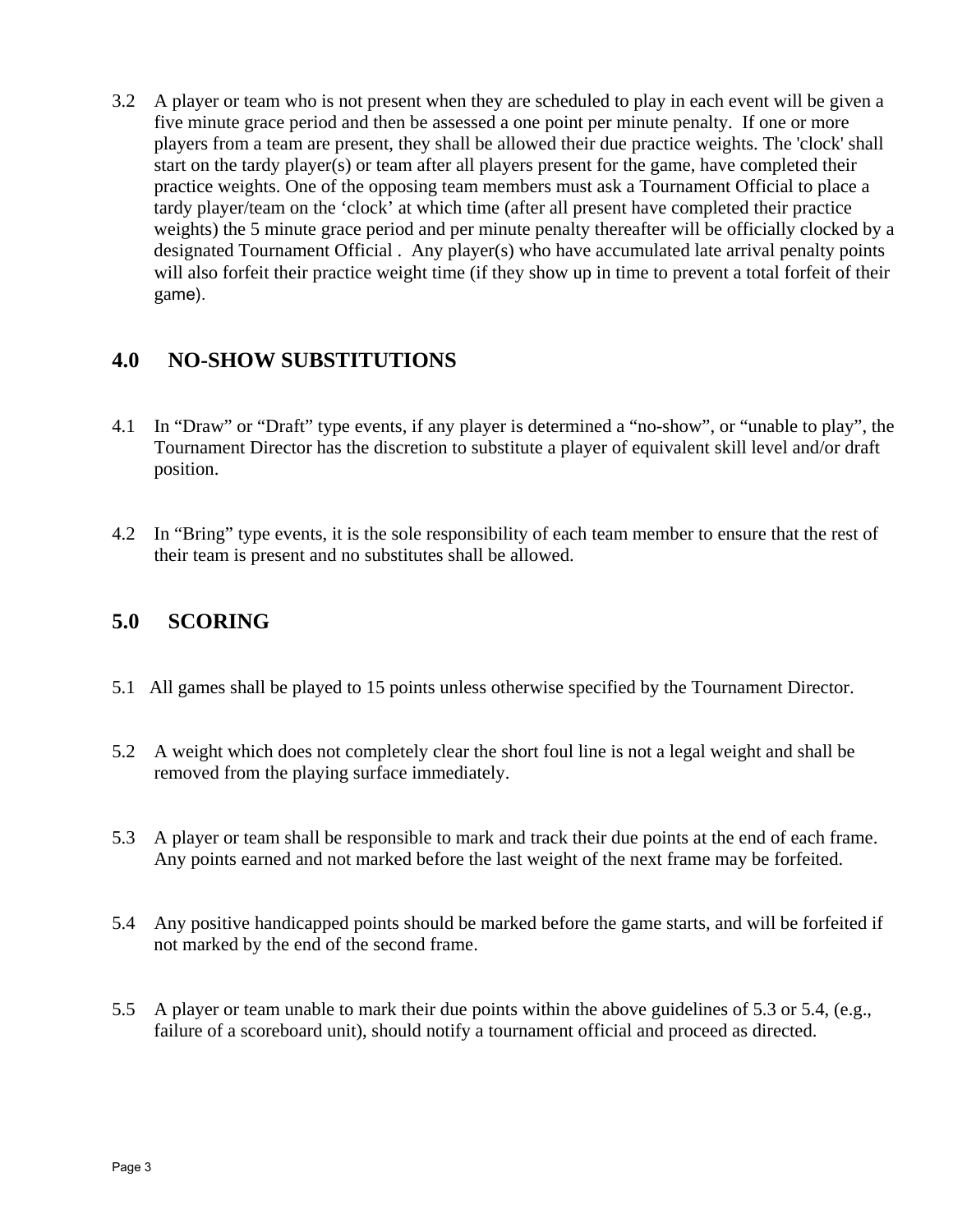5.6 Weights shall not be removed at the end of a frame until both parties have viewed and agreed upon the score to be marked. If a scoring weight is removed by an opponent before the players agree, the scoring weight will be given the maximum points in doubt. E.g. A weight which could be a 1 or a 2 will be given a 2, a 2 will be given a 3, and a 3 will be given a 4.

#### **6.0 HAMMER**

- 6.1 All games shall be switch-hammer. If there is no score in a frame due to no weights on the board or a "dead heat", the hammer shall switch.
- 6.2 Players shall flip a coin (or otherwise agree) for choice of hammer or color before the beginning of the game. In events, with a two-out-of-three format, the person who loses the flip shall have a choice of hammer or color in the second game. If a third game is necessary, the players shall flip again.
- 6.3 A player may play at any end, regardless of where they practiced. Play will begin at the designated end.
- 6.4 If a player who should have the hammer shoots first (out of turn), they lose the hammer and must complete the frame in the same rotation.
- 6.5 All weights shall be visible in the trough before the first weight of any frame.

#### **7.0 EVENT AND BOARD PRACTICE, BOARD ASSIGNMENTS**

- 7.1 Practice weights shall be determined by the Tournament Director. Player(s) with the hammer shall practice first.
- 7.2 Board availability for practicing shall be cleared with the Bracket Official. An active player may not practice during an event unless authorized by a tournament official. **Penalty: to be determined by Tournament Director.**
- 7.3 If a player has a posted event board assignment, he/she shall not practice on the board he/she is scheduled to play, unless authorized by a tournament official. **Penalty: Forfeiture of the first game of next match**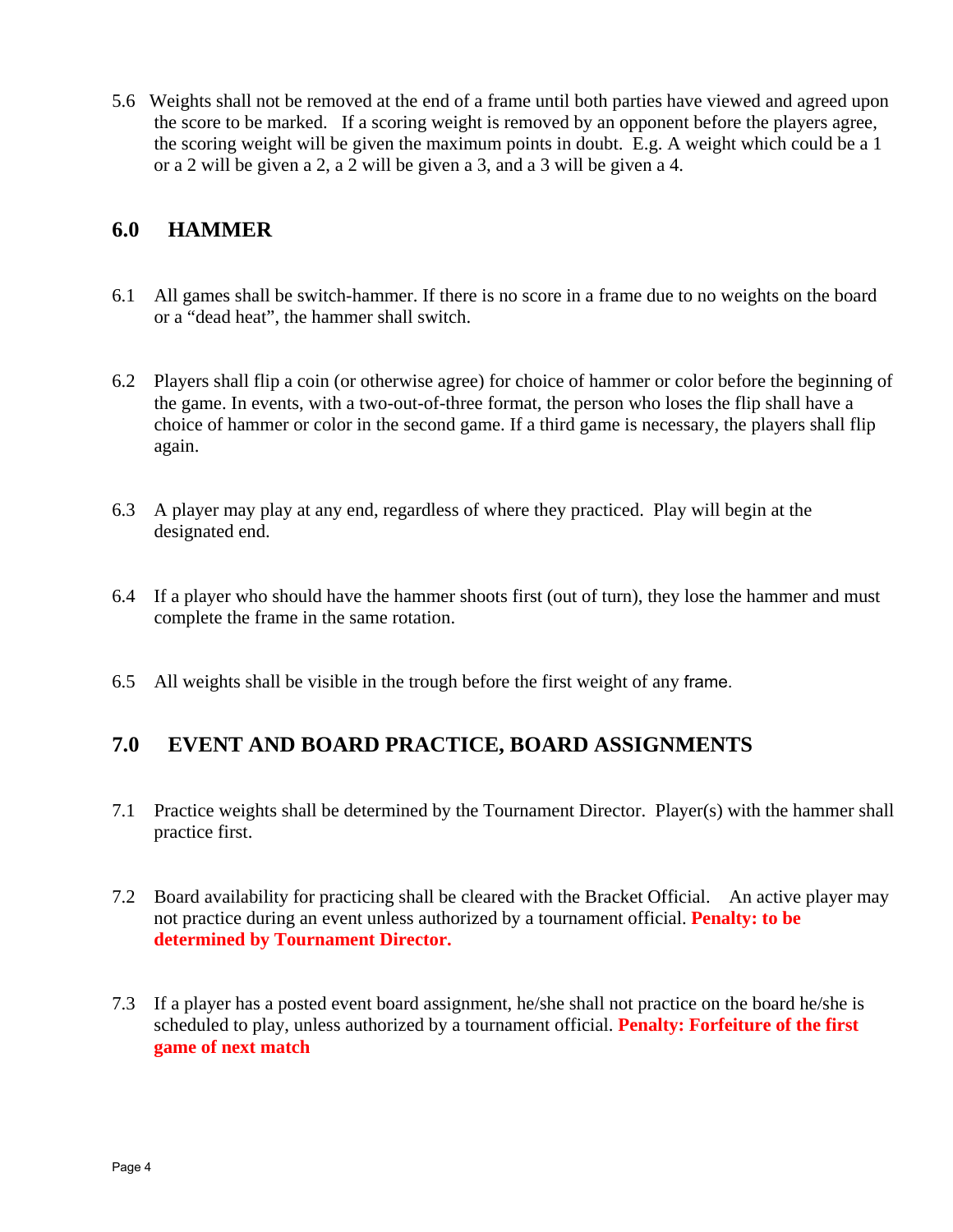- 7.4 Once an event starts, a player playing in that event, shall not participate in any outside challenge matches or robins until the Bracket Official has informed the player that his/her official tournament event play is absolutely done for that day. **Penalty: to be determined by Tournament Director.**
- 7.5 No player shall play consecutive games or matches on the same board if possible. The Tournament Director may waive this rule to meet time constraints.
- 7.6 A player shall be allowed to use his/her own weights, which shall have red and blue (or red and green) caps. A player may allow an opponent the use of his/her weights, but are not required to do so. A Player shall be allowed to switch his/her weights (not color) during practice weights and before the first frame has started.
- 7.7 Changing weights after a game starts shall result in automatic forfeiture.

#### **8.0 OFFICIAL CALL OF WEIGHTS**

- 8.1 An official weight call shall not be allowed until the end of the frame. Players may have an official weight call at the end of any frame.
- 8.2 Any weight(s) in question will be called by a minimum of three people designated by the Tournament Director. Contact a designated Tournament Official if a weight call is needed.
- 8.3 If an Official should bump or move a weight(s), which would cause a determination not being possible, the Official shall make the call, based on their judgment before the weights were moved. If unable to do so the Tournament Director may require weights to be replaced back to original position and ask that the last weight shot be re-executed and/or may require the entire frame be played over (depending upon circumstance).

#### **9.0 SLOW PLAY AND TIME-OUT**

- 9.1 More than 30 seconds between shots, or more than five minutes between games once the match has started shall constitute slow play. **Penalty: One warning, one-point penalty per infraction thereafter.**
- 9.2 Either team shall be allowed a time-out discussion only after one of the teams in a game has reached 10 points. This discussion shall be held at the middle of the board, three time-outs of one minute each per team shall be allowed per game, but no more than one time-out per frame.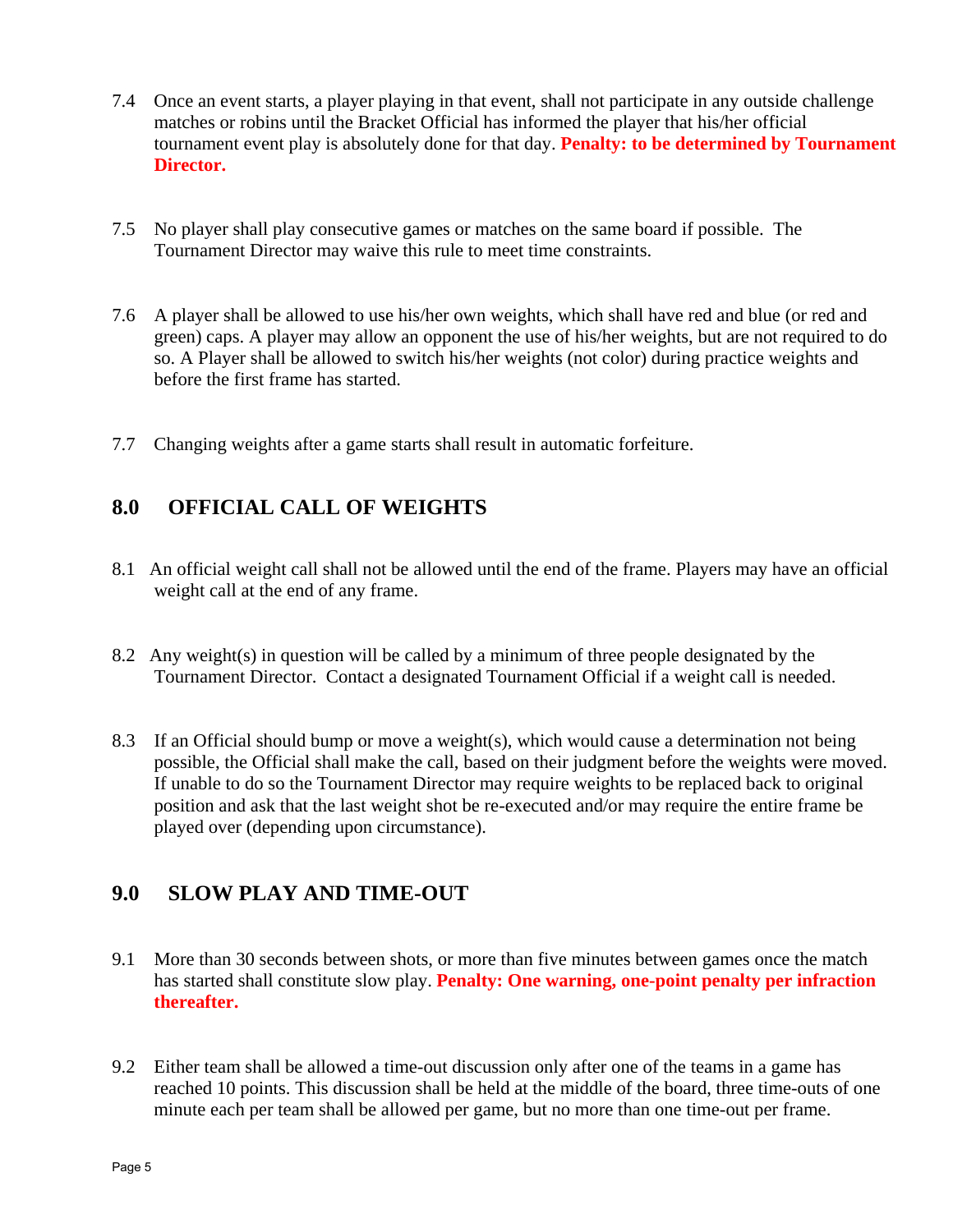9.3 A player may walk to the opposite end of the board to examine the position of the weights, or ask their partner's opinion on the value or position of a weight. Viewing the position of a weight at the opposite end of a board does not constitute a "time-out" and shall be exercised within the 30 second time limit.

#### **10.0 PLAY "IN-PROGRESS"**

- 10.1 A legal weight can only leave the playing surface under its own momentum, or by being struck by another weight after it has come to a complete stop. If a player shoots and a weight falls off the end or side of the playing surface, regardless of whether or not the object weight was moving or spinning, the fallen weight shall be replaced where it left the playing surface.
- 10.2 A player shall not shoot at a weight that is in motion (not just spinning). **Penalty: One warning, one point penalty thereafter.**
- 10.3 A player shall not bump or impact the cradle while in the act of shooting or otherwise to purposely move his/her opponent's weight or to cause his/her opponent's weight to fall off the board. **Penalty: The fallen/moved weight shall be replaced and the offending player loses his/her shot.**
- 10.4 The following criteria shall be met for a shot to be a legal delivery: Both feet shall be behind the deuce line and at least one foot shall be on the floor when the shot is delivered. The weight shall be released before the near foul line. **Penalty: Loss of that shot and the weights that have been affected shall be replaced.**
- 10.5 Blasting on a clear board shall not be allowed. **Penalty: One warning, one-point penalty infraction thereafter.**
- 10.6 A player shall stand behind their opponent and out of view, when possible, while their opponent is shooting. **Penalty: one warning and one point per infraction thereafter.**
- 10.7 A player shall remain at their end of the board until the last weight of that frame is released.
- 10.8 Coaching or advising a player in a singles event by anyone shall not be allowed. Only a player's partner may provide coaching or advising in a doubles event. Only a player's partner or the team captain may provide coaching or advising in a team event. **Penalty: One warning, one point penalty per infraction thereafter.**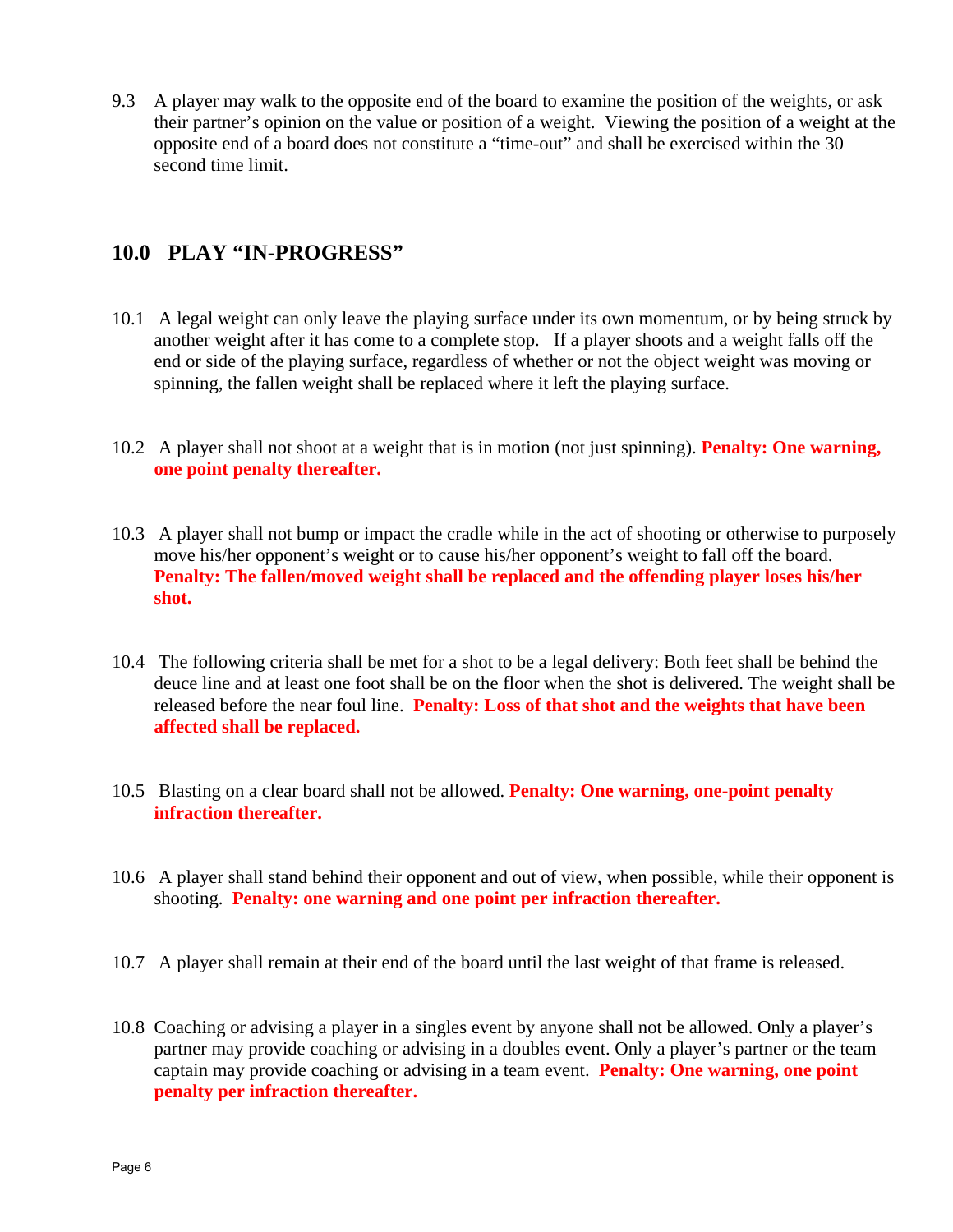- 10.9 A player may only hold the weight they will release while shooting. A player shall not hold a weight(s) in their hand while their opponent is in the act of shooting.
- 10.10 Double release shots shall not be permitted.
- 10.12 A player shall not hold drinks, cigarettes, cell phones or any foreign objects in their hands or mouth while in the act of shooting. Turn off cell phones and pagers during play.

#### **11.0 HANGING WEIGHTS**

- 11.1 Any weight overhanging the end of the board and in danger of falling off the board ("4") may be made safe (meaning to move the 4 back more into the 3 area with less overhang).
- 11.2 The responsibility and decision to have the '4' weight made safe, is the option of the player who has to shoot at it. The weight may be made safe by any mutually agreeable party, or ask a tournament official to make the weight safe. A weight cannot be made or called safe without physically moving the weight.
- 11.3 If a weight made safe, falls, while an opponent is shooting, the weight shall be returned to its original position and the opponent will shoot again. If a weight has been made safe, any weight of the opposite color which subsequently out distances or ties the safe weight will not count.
- 11.4 If a weight has not been made safe, and falls during a shot without being struck by another weight, the fallen weight will be returned to its original position and the shot will not be shot again.
- 11.5 Any weight overhanging the "rail" edge of the board (versus a "4" at the end of the board) cannot be made safe and at any point is "dead" if it falls before the opponent's next weight ceases motion. After the opponent's weight ceases motion a "rail" hanger is legal, and shall be replaced as close as possible to its original position if it falls from the board without being hit by another weight.
- 11.6 If a safe weight is moved to a new position by another weight, the safety of the weight is removed. If it is still a "4" the procedure for safety must be reinitiated.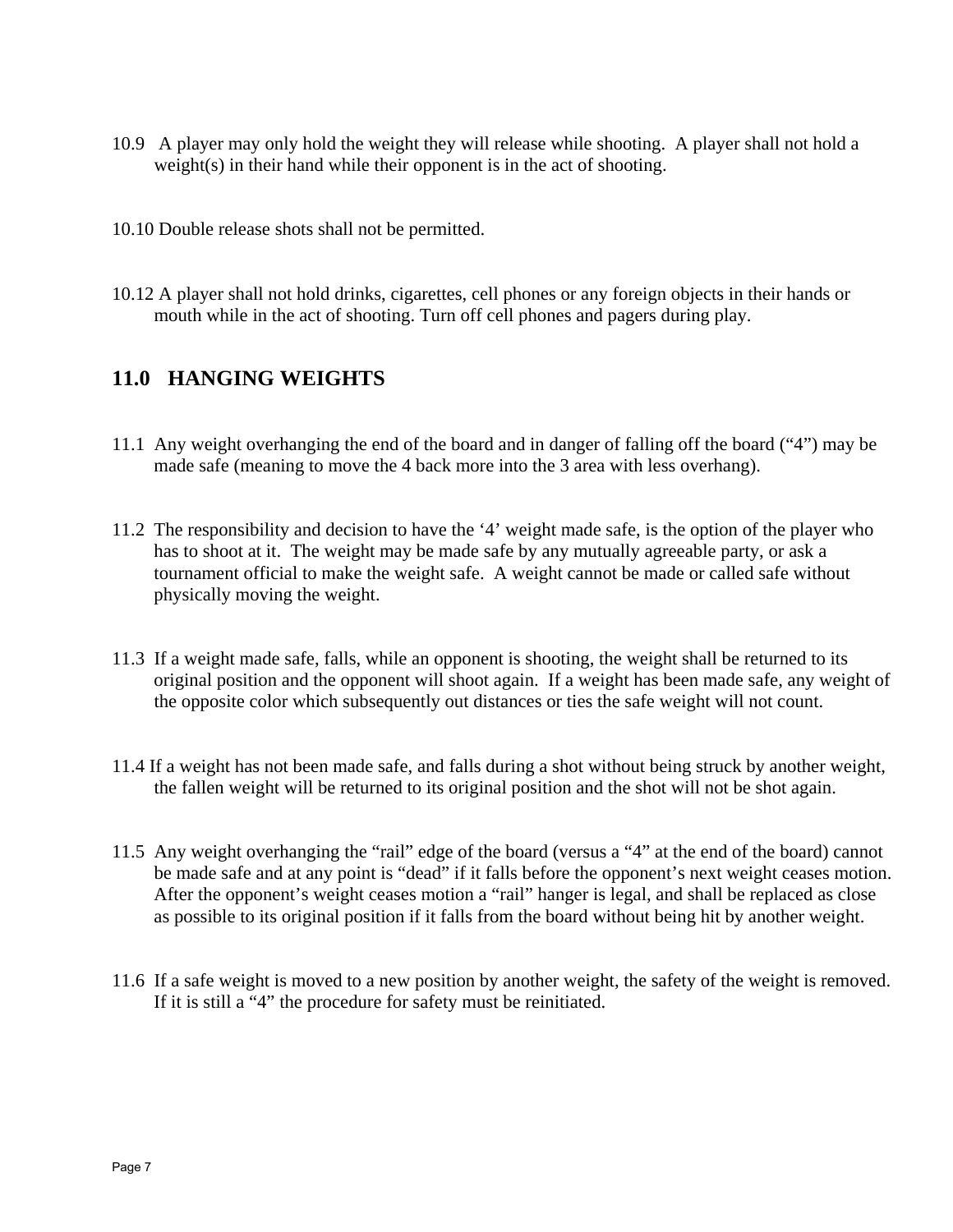#### **12.0 TEAM EVENTS & CAPTAIN'S RESPONSIBILITIES**

- 12.1 After the boards have been assigned for each session of a team event (4-Person or 6-Person) and before the first weight is thrown, it shall be the responsibility of the Team Captains to ensure the team sheets are completed correctly and each captain must review/approve their opponents team sheet at the beginning of each session and validate that the correct teams are playing on the correct boards. **Penalty: Any games or sessions played out of sequence or with incorrect player lineup on any session after the Captains have jointly agreed to both parties session sheet may constitute forfeiture of any games played in other than the agreed to sequence, session, and player lineup.**
- 12.2 Both team captains must verify the correct session play with the "bracket official" before starting each session.
- 12.3 In "Draft" events it is the responsibility of the "Team Captain" to gather and share contact information on all team members in case of a "no show" so that an attempt may be made by any team member to contact any "no show" team member(s). In "Draw" events, the team members should exchange contact information.

### **13.0 PRIZE MONEY DISTRIBUTION**

13.1 The distribution, amount of prize money, and the number of places paid shall be the responsibility of the Tournament Director.

#### **THE TOURNAMENT DIRECTOR SHALL HAVE THE AUTHORITY TO CHANGE, MODIFY, SUSPEND, OR ADD ANY RULE WHICH THEY DEEM NECESSARY TO THEIR TOURNAMENT.**

**SEE ADDENDUM FOR SW OPEN 2009 Tournament Sections: 13.0 - 14.2**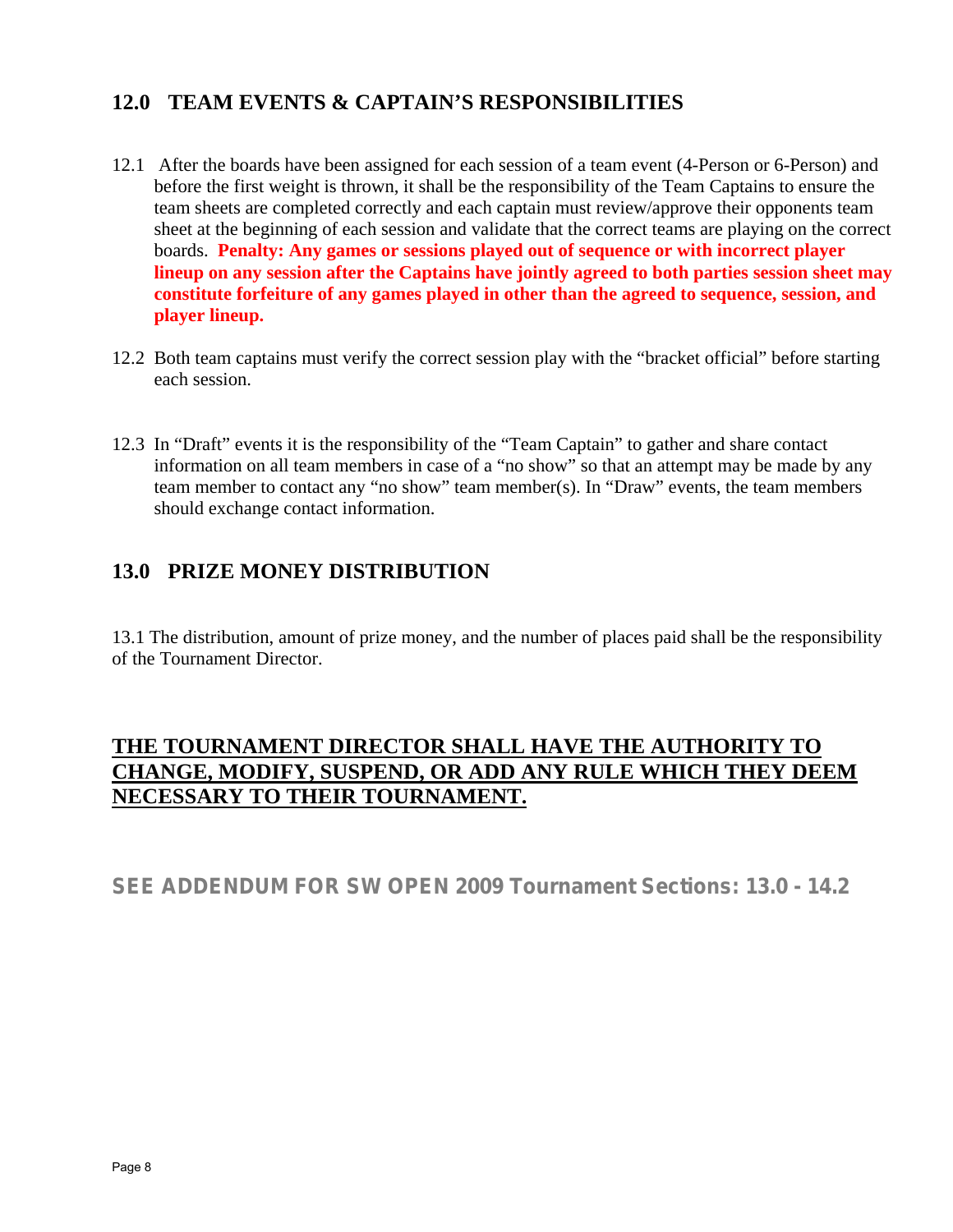#### **13.0 PRIZE MONEY DISTRIBUTION CHART**

Prize monies shall be distributed on the following basis based upon the number of players/teams:

| # Teams                      | # Places 1st | Place% | 2nd<br>Place% | l3rd<br>Place% | 4th<br>Place% | 5th<br>Place% | 16th<br>Place% | l7th<br>Place% | 8th<br>Place% |
|------------------------------|--------------|--------|---------------|----------------|---------------|---------------|----------------|----------------|---------------|
| 1 to 9<br><b>Teams</b>       | 2 Places     | 70%    | 30%           |                |               |               |                |                |               |
| 10 to 15<br><b>Teams</b>     | 3 Places     | 58%    | 28%           | 14%            |               |               |                |                |               |
| 16 to 23<br>Teams            | 4 Places     | 55%    | 26%           | 13%            | 6%            |               |                |                |               |
| 24 to 31<br><b>Teams</b>     | 6 Places     | 52%    | 24%           | 12%            | 6%            | 3%            | 3%             |                |               |
| 32 Teams 8 Places<br>or more |              | 50%    | 24%           | 12%            | 6%            | 3%            | 3%             | 1%             | 1%            |

Note 1: Above is the payout % for the scheduled tournament events (Events 1-11). Note 2: All Robins/Draws throughout the tournament will be 70/30 1st/2nd split regardless of the number of teams. Robins/Draws will have up to 8 or 16 Team Limits.

There will be \$10, \$20, and \$50 Robins/Draws announced throughout the tournament as boards are made available. All \$10 & \$20 will be 4 Point Max. Negative Handicap. \$50 NO Handicap.

#### **14.0 BONUS AWARD QUALIFICATIONS - BONUS POINT ACCUMULATION**

#### **14.1 HOW TO QUALIFY FOR MVP AND BONUS POINTS/BONUS \$\$**

If the tournament flyer advertises giving bonus points or MVP awards (see tournament flyer), the following describes the point accummulation... To qualify for BONUS Awards, a player must have played in at least one of the two following team events: **4-Person Team event and/or 6-Person Team event**.

Typically, those that qualify for BONUS POINTS AWARDS are only those that have played in one or both of the team events described in paragraph 1 above and will be allocated and awarded the advertised award based upon the player with the highest total point accumulation in each of Five Categories: (1)–1's Total Points, (2) 0's Total Points; (3) 1's Total Points; (4) 2's Total Points; (5) 3-4's Total Points.

For instance, points are allocated based upon qualifying players that have played one or both of the team events **(4-Person and/or 6-Person team events)** with the highest points accumulated after all the events are completed in each of the 5 Categories [number of places awarded for bonus point awards allocated will depend upon how many places/winners are designated as shown in the **PRIZE MONEY DISTRIBUTION CHART** in **Section 13.0]**. Five Bonus Awards are awarded for up to 8 places depending on number of winner places paid as shown in Section 13.0.

**[Reference: SW OPEN tournament flyer, which states awards will be given for 5 Rated Categories]** as follows:

(1) Rated Category 1: "-1" Rated Players

- (2) Rated Category 2: "0" Rated Players
- (3) Rated Category 3: "1" Rated Players
- (4) Rated Category 4: "2" Rated Players
- (5) Rated Category 5: "3-4" Rated Players

#### **[Ref: BONUS POINT ACCUMULATION CHART: Refer to Section 14.2 on Page 10]**